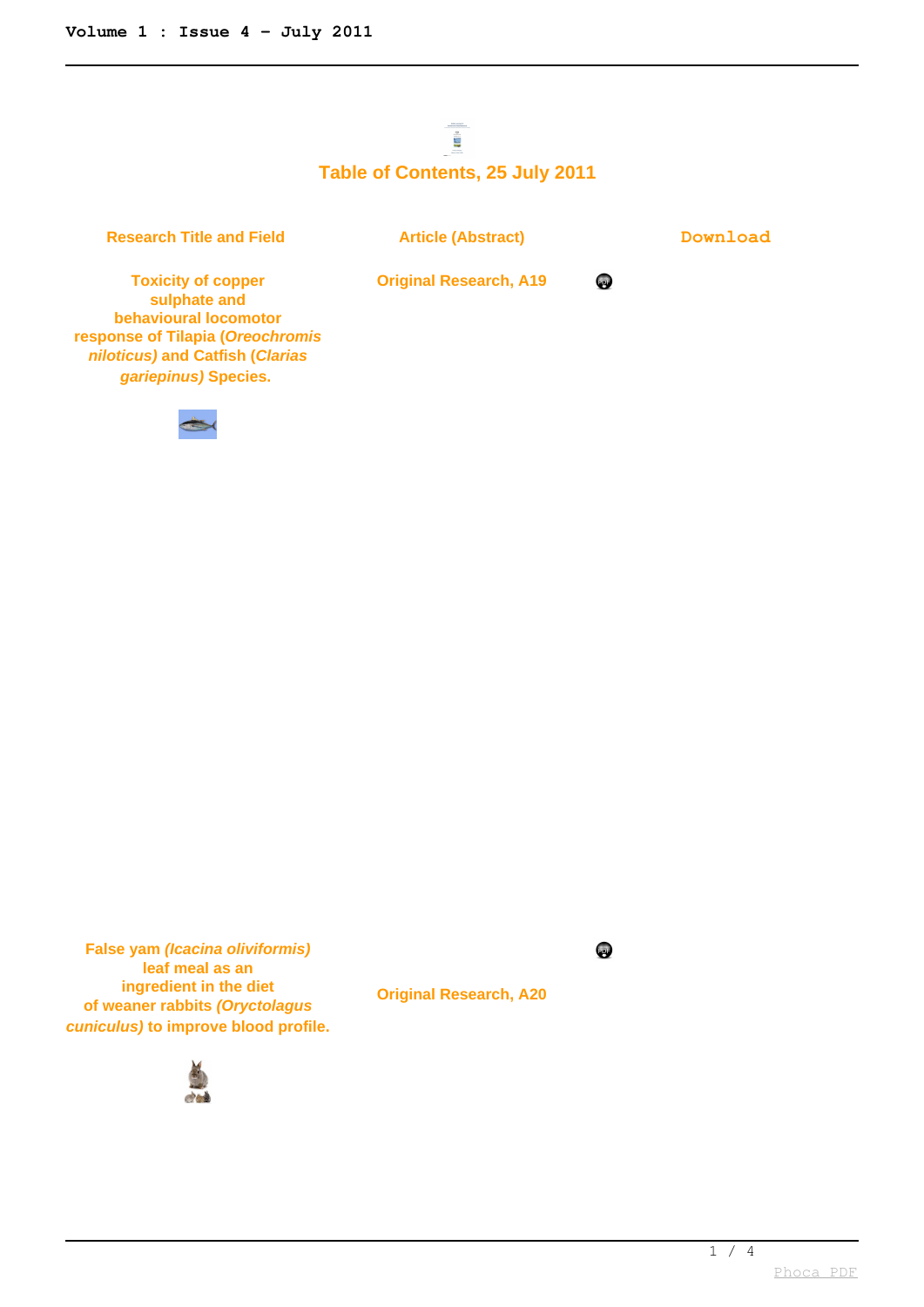**Toxicological study of single action of zinc on Tilapia species (Oreochromis niloticus).**



**Original Research, A21**

**P** 

**Effect of soaked and dried Original Research, A22**

eps